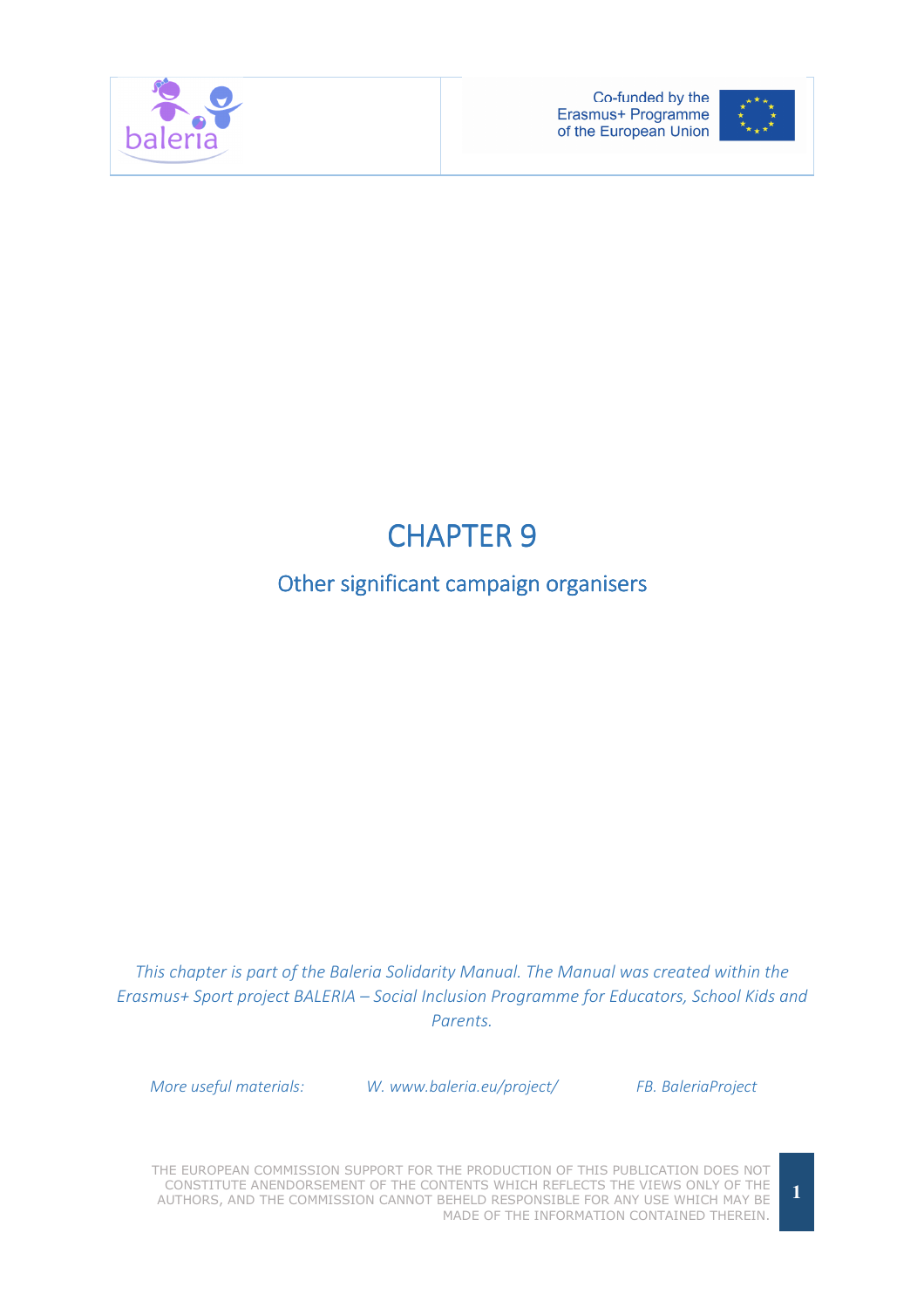



#### 9.1. Association Union of Women Refugees in Bulgaria (Bulgaria)

The Council of Refugee Women in Bulgaria supports its beneficiaries with Programs for direct work with refugees and asylum seekers, including areas such as Social Mediation and Humanitarian Assistance.

The CRWB social mediators are representatives both of the Bulgarian and the Middle-Eastern culture. They undergo a mandatory internal training and regular additional trainings on topics such as: humanitarian context in social work with persons coming from countries of armed conflicts; protection of children at risk; difficulties in social adjustment; measures in cases of domestic violence and gender based violence;

Part of the social mediation team is based in the Registration and Reception Centers of the State Agency for Refugees with the Council of Ministers in Sofia city.

This program allows the asylum seekers direct access to social support councelling and coverage of expenses related to health and social emergencies.)

Read more: http://www.crw-bg.org

#### 9.2. Bulgarian Donor Forum BFF (Bulgaria)

A membership organization which represents and supports the Bulgarian Fund for Women (BFW) and announces a competitions for project financing, photo competitions on "migration stories with a happy ending, discussions on " Corporate sustainability and responsibility ", the social media competition

Read more: http://www.dfbulgaria.org/za\_bdf/predstaviane\_bdf/

#### 9.3. ECF (European Social Fund) - PROJECT "Social Pharmacy" (Greece)

Doctors of the World / Médecins du Monde – Greece (MdM-Greece), founded in 1990, is a medical humanitarian non-governmental organization and is a member of Médecins Du Monde International which consists of 16 delegations (Argentina, Belgium, Canada, France, Germany, Greece, Japan, Turkey, Luxembourg, the Netherlands, Portugal, Spain, Sweden, Switzerland, United Kingdom and the United States of America).